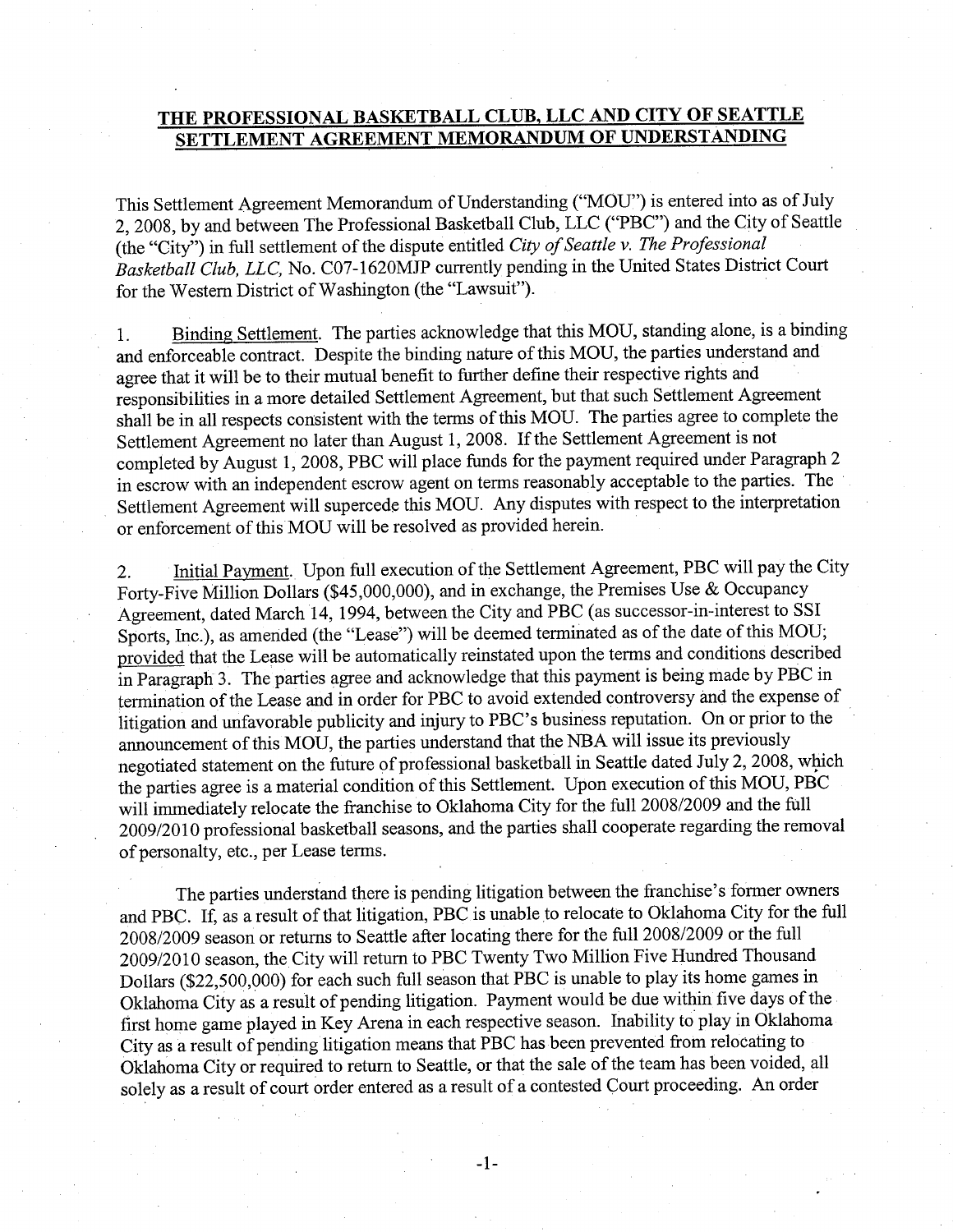entered voluntarily by stipulation or otherwise or as a result of an uncontested or unopposed proceeding shall not trigger a retum of funds to PBC. Upon final disposition of the pending litigation without affecting PBC's ownership of the franchise or the location in which the franchise is required to play, the City will have no further obligation to return funds to PBC beyond what may already have been paid or is already payable under this MOU.

3. Reinstatement of Lease. If, as a result of pending litigation, PBC is unable to relocate to Oklahoma City or returns to Seattle after relocating there, the Lease will be reinstated and the franchise will play in Key Arena for the 2008/2009 and/or the 2009/2010 seasons under the tenns of the Lease, as may be modified by mutual agreement of the parties.

4. Contingent Payment. On the fifth anniversary of the Settlement Agreement, PBC will pay the City a lump sum of Thirty Million Dollars (\$30,000,000) unless one of the following occurs:

A. As a result of pending litigation, PBC is required to play at Key Arena for both the full 2008/2009 and the full 2009/2010 professional basketball seasons or the sale of the team is voided as a result of the pending litigation and the team returns to or stays in Seattle; or

B. By December 31, 2009, legislation has not been enacted by the Washington State Legislature to provide the necessary statutory authority to enable the City or, if necessary, King County to access public monies or public revenues sources sufficient to fund onequarter of the total cost of the proposed Key Arena renovation (\$75 million escalating at the Seattle area construction cost CIP) which, together with a comparable amount to be provided by the City, completes the public sector component of the Key Arena renovation project budget (\$300 million escalating at the Seattle area construction cost CPI); or

C. By the fifth anniversary of the Settlement Agreement, a qualified prospective owner or current owner of a current or expansion NBA franchise has committed to sign a lease with the City to play substantially all of its regular NBA season home games at <sup>a</sup> renovated Key Arena and the NBA has provided any and all approvals or consents necessary for such qualified prospective owner or current owner to locate or relocate a current or expansion franchise to Key Arena.

5. Approval of Seattle City Council. Concurrent with the execution of this MOU, the City will deliver a letter signed by not less than a majority of the Seattle City Council expressing their support of this MOU and, on or prior to July 14,2008, the Seattle City Council will consider an ordinance approving termination of the Lease on the terms described herein. If the Seattle City Council fails to approve such ordinance on or prior to July 14,2008, then this MOU (other than this Paragraph 5) shall be deemed immediately terminated and, within 24 hours of the failure of the Seattle City Council to approve the ordinance, the parties shall file a stipulated order of dismissal with prejudice in the Lawsuit limited to the claim for specific performance of PBC's obligations under Article II of the Lease and without award of attorney costs or fees. If the Seattle City Council approves the ordinance, then the parties agree to file a stipulated order of dismissal of all claims with prejudice without award of attomey costs or fees concurrently with

 $-2-$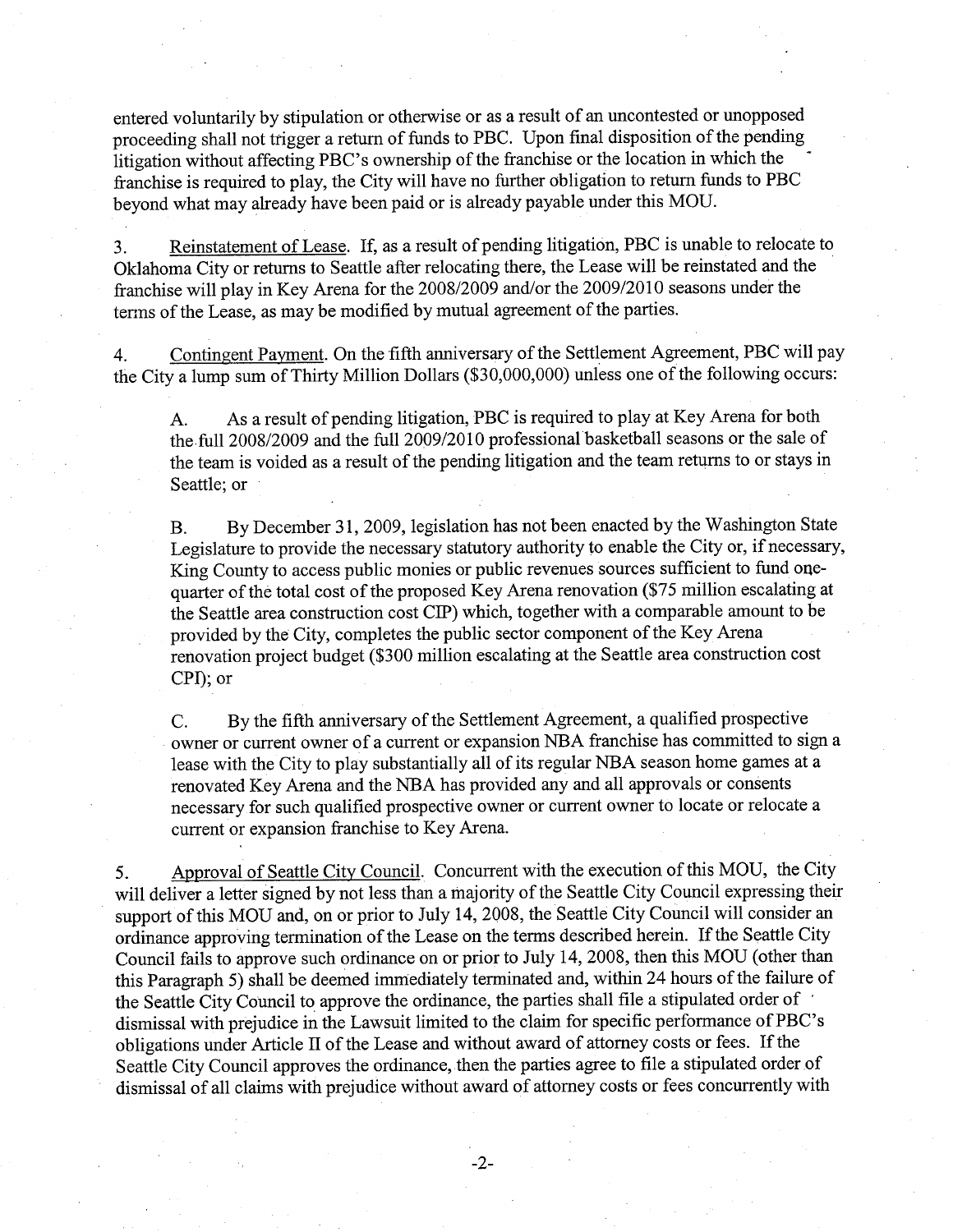execution of the Settlement Agreement and payrnent to the City of the initial payment required under Paragraph 2.

6. Seattle Sonics/Supersonics Team Name(s). History. Memorabilia. Colors. Intellecfual Property Rights. PBC agrees that it will not use the "Seattle Sonics/Supersonics" team name or any logos, syrnbols, designs, trade dress (including, but not limited to, team colors) or other indicia associated with the Seattle Sonics/Supersonics (the "Intellectual Property") for purposes of identifying its NBA team in game competition, marketing, promotional or other similar purposes following relocation of the team to Oklahoma City, other than as permitted in this paragraph 6. PBC further agrees that if (i) the NBA grants approval for a new NBA team to be located in Seattle and play its games in a renovated Key Arena, (ii) the pending litigation between PBC and the former owners of the Sonics is fully and finally resolved, and (iii) PBC has permanently relocated its NBA team to Oklahoma City, then, following the NBA approval referenced in subparagraph (i) above and upon request of the owner of the new NBA team to be located in Seattle, it will transfer at no cost all right, title and interest in the Intellectual Property to such new owner, such rights being subject to NBA rules, agreements, and approvals. PBC further agrees that if an expansion team is approved by the NBA within the next five years to play in a renovated KeyArena, then the owner of such team and the PBC are each free to use and refer to the Sonics' history (e.g,, statistics, player histories and records) during the NBA seasons prior to the date of this MOU that the Sonics played in Seattle. PBC further agrees, to the extent requested by a new Seattle team owner, it will transfer at no cost the team's banners, trophies and retired jerseys to such owner, provided that such owner acknowledges that the memorabilia relates to a "shared history" between PBC and the team and that PBC retains the right to create and display duplicate copies of such memorabilia. The trophies, banners, and retired jerseys, together with other memorabilia identified by the City and acceptable to PBC, will remain in Seattle in the custody of the Museum of History and Industry or such other custodian acceptable to the parties. PBC will negotiate and enter into a curatorial agreement with MOHAI acceptable to the City providing for the safe keeping of such memorabilia, access for duplication by PBC, and periodic display in Oklahoma City at the request of PBC or in Seattle at the request of the City.

7. Security. The parties will address to their reasonable mutual satisfaction the provision of security for their respective financial obligations under this Agreement. The City agrees not to require personal guarantees from PBC owners to satisfy this obligation.

8. Transition. The parties will cooperate with each other in good faith to effect an orderly transition of the franchise from Seattle to Oklahoma City, including, without limitation, in selecting a replacement concessions provider for Key Arena and renegotiating the Key Arena suite licenses and PBC's sponsorship agreements. In cooperating, the City shall incur no new or additional liability for any outstanding PBC obligations as a result of this MOU.

9. Terms of Settlement Agreement. The parties agree that, in addition to the terms described herein, the definitive Settlement Agreement will contain terms and conditions as are considered customary for an agreement of this type, including, without limitation, representations and warranties, indemnifications and releases.

-J-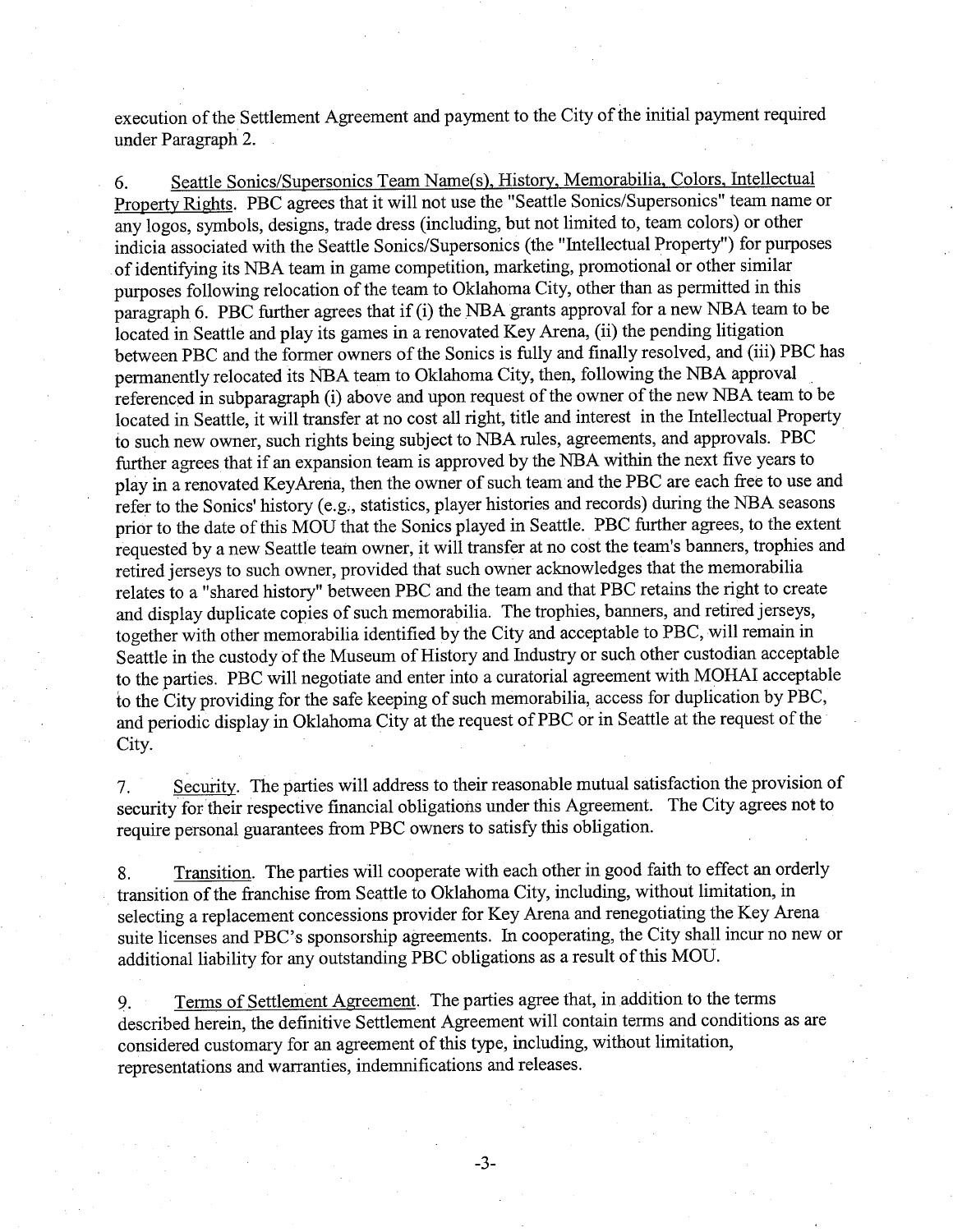10. Disputes. All disputes between the parties related to the terms of this MOU and the terms of the final Settlement Agreement implementing this MOU will be subject to binding arbitration in Seattle by an arbitrator mutually selected by the parties. If the parties are unable to agree on an arbitrator, then one will be designated by US District Court Judge Marsha Pechman.

11. Attorney's Fees. Each side will be responsible for its own fees and costs incurred in the Lawsuit.

12. Press Releases. Each of the parties will cooperate with regard to timing and content of public statements regarding this MOU. The parties agree that neither party will disparage the other party's name and reputation or the names and reputation of any of its officers, employees, representatives or affiliates in discussing the Lease litigation or its resolution.

13. Confidentiality. The parties agree that all settlement discussions and draft settlement agreements (including draft Memorandum of Understandings) are and shall remain confidential and are not subject to any disclosure to any third party except to the extent required by law.

14. Successors and Assigns. This MOU and the Settlement Agreement contemplated herein shall be binding on any successors in interest to PBC.

15. Notification to Court. Upon execution of this MOU the parties will jointly notify the Court that a settlement has been reached, and jointly request the Court refrain from making any further rulings in the Lawsuit pending the anticipated Dismissal with Prejudice of the Lawsuit, either concurrently with execution of the Settlement Agreement or following failure of the Seattle City Council to approve the ordinance described in Paragraph 5.

16. Representations. Each of the parties represents that (a) it has all requisite power and authority to enter into, deliver and carry out its obligations pursuant to this MOU; (b) subject to the City Council approval described in Paragraph 5, the execution, delivery and performance this MOU have been duly authorized by any and all requisite action by such party and any and all requisite approvals have been obtained; and (c) this MOU constitutes alegal, valid and binding obligation of such party which is enforceable agaínst such party in accordance with its terms.

17. City Involvement in Pending Litigation. With respect to the pending litigation between the franchise's former owners and PBC, the City agrees to remain neutral in the litigation. In addition, the City and its agents shall not communicate with PBC or its agents or the plaintiff or its agents regarding the issues in that lawsuit except as required by compulsion of law; provided that this agreement shall not impact the terms of the protective order granted by the court in connection with the Lawsuit.

18. Miscellaneous. Any provision of this MOU may be amended or waived only by a writing signed by each of the parties hereto. No party to this MOU may assign any of its rights or obligations under this MOU without the prior written consent of the other party hereto. This MOU contains the entire agreement between the parties hereto with respect to the subject matter hereof and supersedes all prior agreements and understandings, oral or written, with respect to such matters. Nothing in this MOU, express or implied, is intended to confer upon any person or

-4-